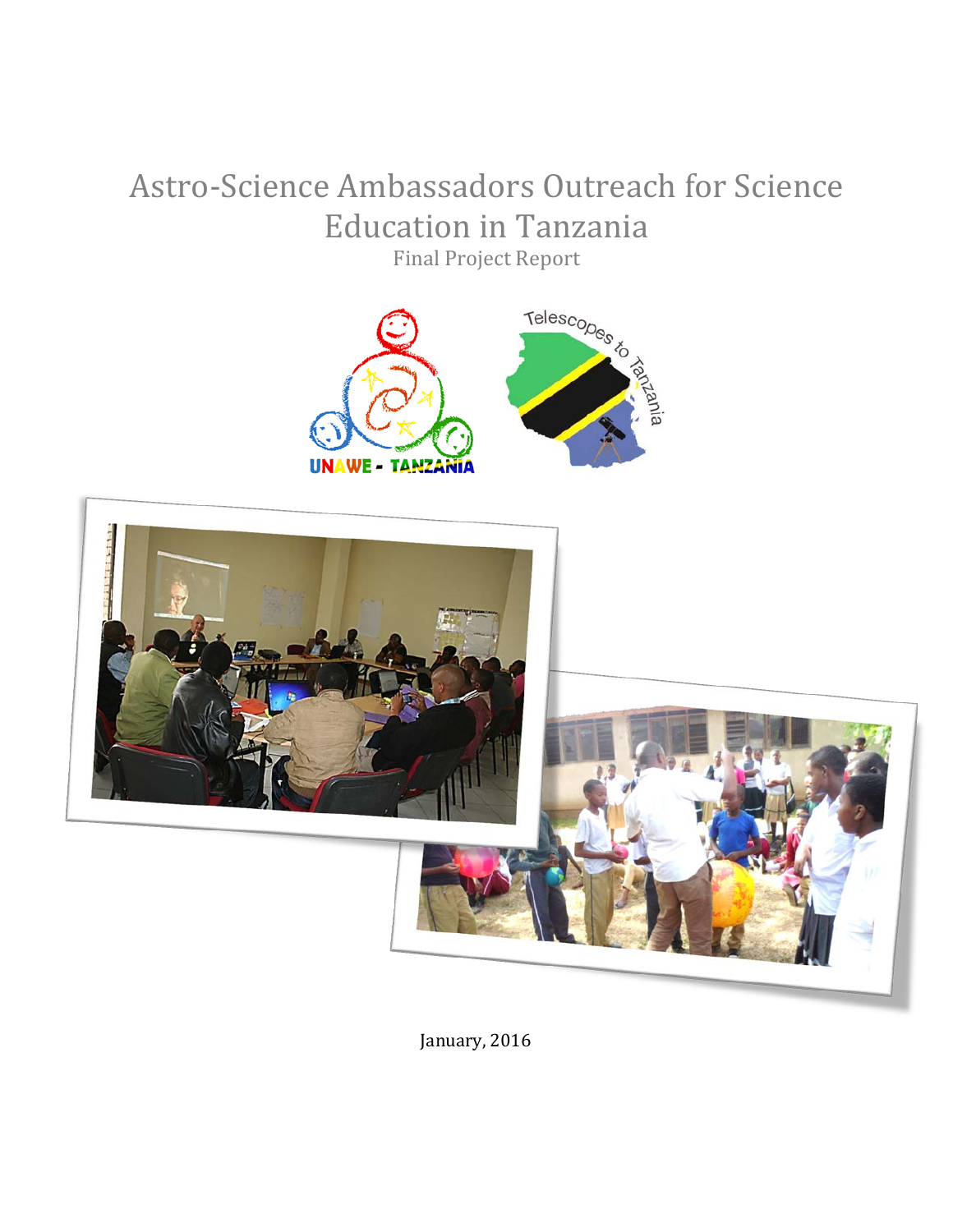#### **Contents**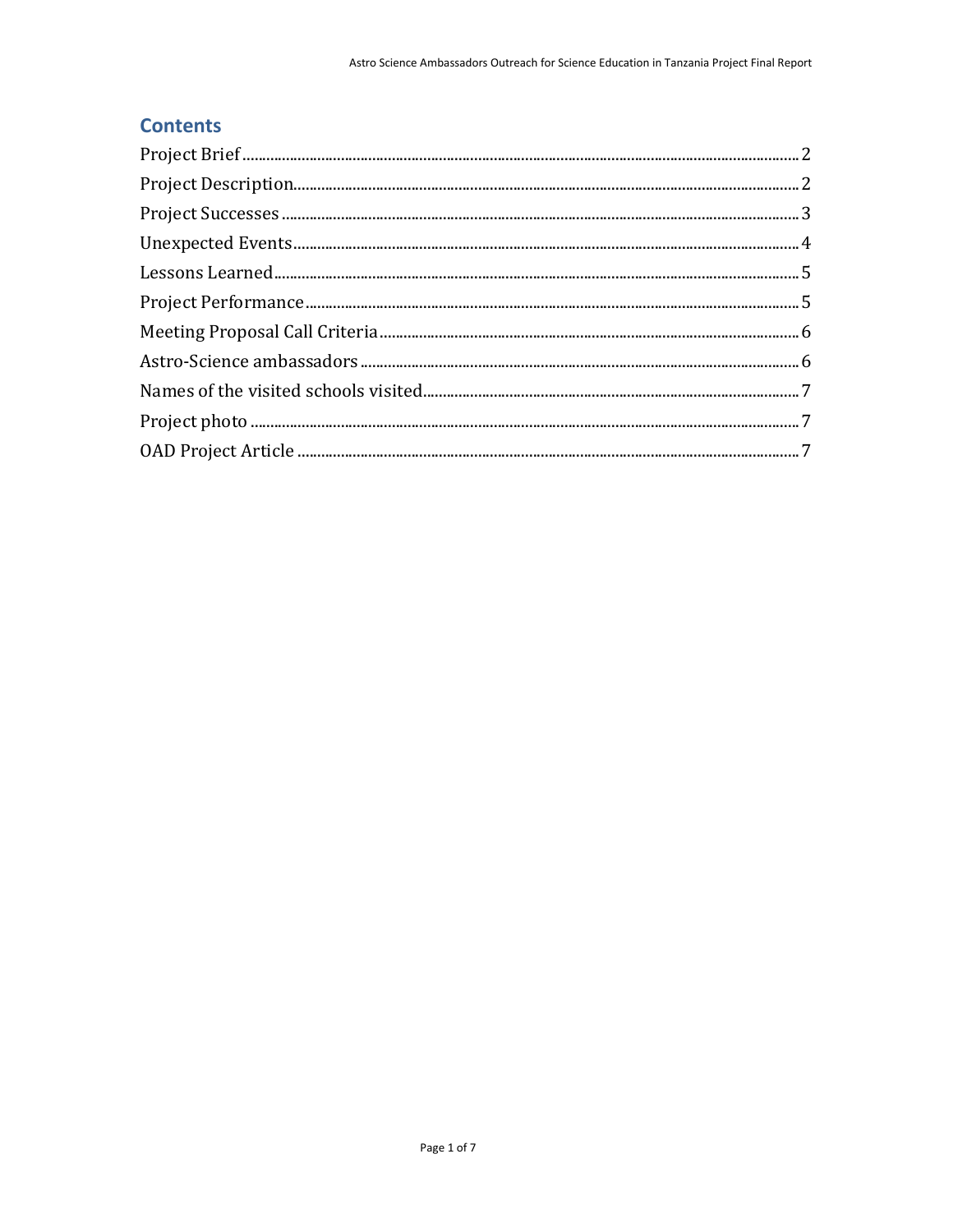#### **ASAO Project Final Report**

#### <span id="page-2-0"></span>**Project Brief**

<span id="page-2-1"></span>

| <b>Project Name</b>        | Astro-Science Ambassadors Outreach for Science Education in Tanzania                                                                                                                                                                                                                                                                                                                                                                                                                                                                                                                                                                                                                                                                |  |  |
|----------------------------|-------------------------------------------------------------------------------------------------------------------------------------------------------------------------------------------------------------------------------------------------------------------------------------------------------------------------------------------------------------------------------------------------------------------------------------------------------------------------------------------------------------------------------------------------------------------------------------------------------------------------------------------------------------------------------------------------------------------------------------|--|--|
| <b>Project Description</b> | Astro-Science Ambassadors are science teachers trained to teach science subjects<br>using astronomy as an inquiry based tool in Tanzania. All ambassadors participated in<br>a training workshop designed to develop astro-science curriculum activities in line<br>with science syllabuses of the United Republic of Tanzania. Ambassadors were<br>working together through a local organization known as Organization for Science<br>Education and Observatory (Science Center) situated in Arusha, Tanzania. Each<br>ambassador was responsible for one of two science subjects (Physics, Chemistry,<br>Biology, Geography or Mathematics) to develop astro-science activities and<br>disseminate to other teachers and schools. |  |  |
|                            | Astro-Science Ambassador Outreach project was unique and innovative because it<br>involved inquiry based science education currently preferred by the Ministry of<br>Education in Tanzania. The project intended to show how astronomy could help<br>transform Tanzania education from content based to context based education<br>curriculum, by giving teachers appropriate hands on teaching skills.                                                                                                                                                                                                                                                                                                                             |  |  |
|                            | The project also aimed at taking astro-science knowledge and skills to more teachers,<br>students, schools and government officers in Arumeru district of northern Tanzania as<br>a starting point. The project offered an outreach experience to astro-science<br>ambassadors and allowed them to overcome challenges of transiting into context<br>education system currently promoted in the United Republic of Tanzania.                                                                                                                                                                                                                                                                                                        |  |  |
|                            | Astro science activities implemented were developed by the ambassadors through a<br>workshop organized by Telescopes to Tanzania and UNAWE-Tanzania in close<br>association with Science center in Arusha. The activities developed were taught in 24<br>schools, reached over 30 teachers, engaged a government district education officers<br>and experienced by around 1200 students in Arumeru district.                                                                                                                                                                                                                                                                                                                        |  |  |
| <b>Project Sponsor</b>     | Astronomers Without Boarders and Office for Astronomy Development                                                                                                                                                                                                                                                                                                                                                                                                                                                                                                                                                                                                                                                                   |  |  |
| Author(s)                  | Mponda Malozo, Chuck Ruehle and Susan Ruehle                                                                                                                                                                                                                                                                                                                                                                                                                                                                                                                                                                                                                                                                                        |  |  |
| <b>Date</b>                | 16 January, 2016                                                                                                                                                                                                                                                                                                                                                                                                                                                                                                                                                                                                                                                                                                                    |  |  |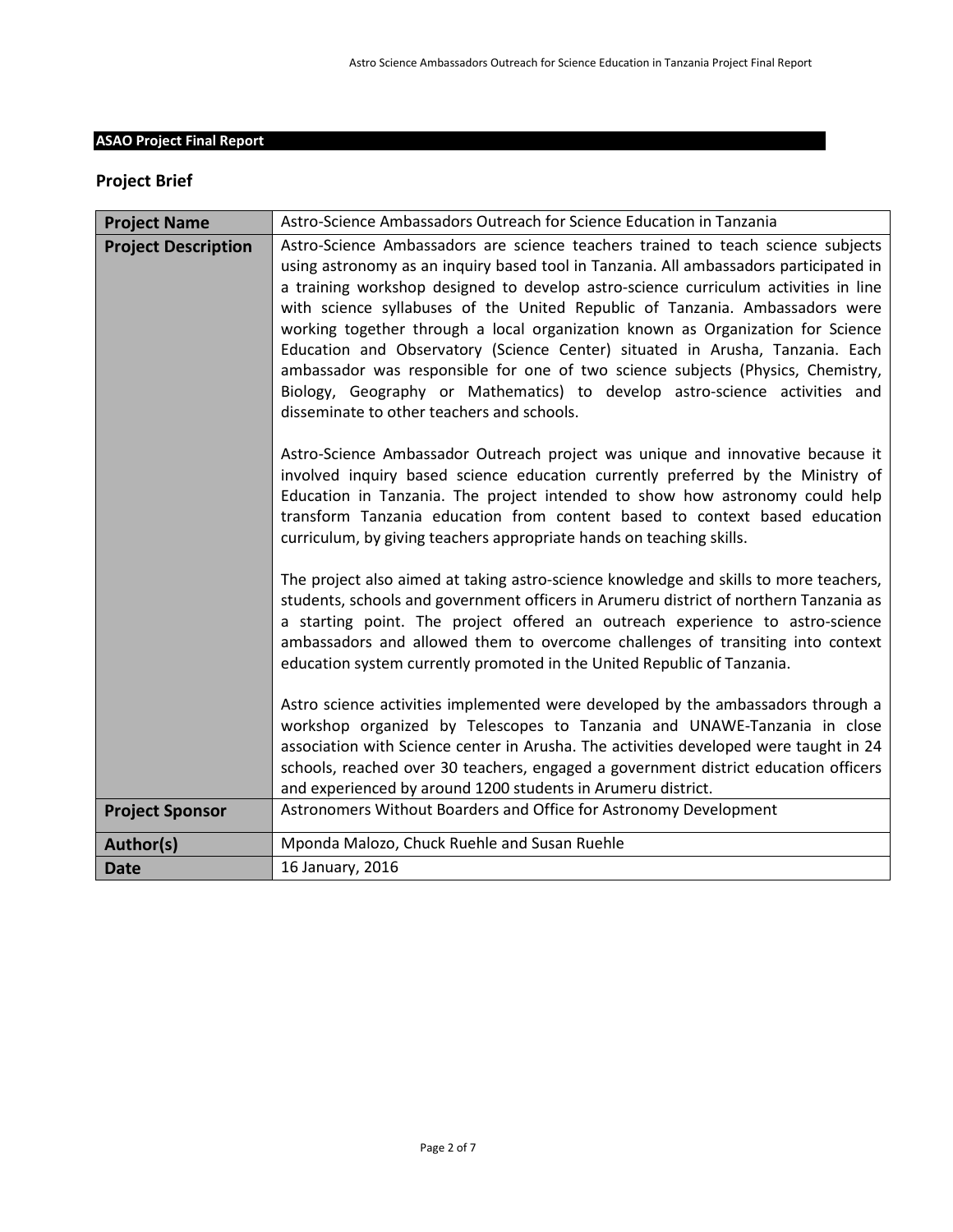# <span id="page-3-0"></span>**Project Successes**

| <b>Name</b>                 | <b>Description</b>                                                         |
|-----------------------------|----------------------------------------------------------------------------|
| 16 trained astro-science    | At the beginning of the project there were only six trained astro-science  |
| ambassadors                 | ambassadors, in the course of implementation ten more teachers were        |
|                             | trained and increased total number of ambassadors to 16.                   |
| 24 secondary schools        | The project was able to successfully visit all 24 schools twice which was  |
| reached                     | the target of the project.                                                 |
| 30 host teachers were       | At each school visited, astro science ambassadors were able to work with   |
| involved in astro- science  | host teachers and introduce astro-science teaching skills and activities   |
| outreach activities         | which could be adopted by host teachers.                                   |
| About 1200 students were    | At each school, astro-science ambassadors had an average of 50 students    |
| reached by the project      | participating in astro science activities, which allowed the project to    |
|                             | surpass its target of 1000 students reached.                               |
| 1 government district       | The project was conducted in close collaboration with the district         |
| education officer involved  | education government office, which appointed one representative. The       |
|                             | office was impressed with the impact the project created on teachers       |
|                             | through training, outreach activities, education resources provided and    |
|                             | inquiry based training methods introduced.                                 |
| 4 laptops were offered to   | The project was able to deliver four laptops to science center, to be used |
| science center for teachers | by all astro-science ambassadors and registered members of Science         |
|                             | Center for learning and teaching purposes at any time.                     |
| 4 internet modems           | The project was able to deliver four modems to science center to be used   |
|                             | for internet communication by astro-science ambassadors and registered     |
|                             | members of the organization at any time.                                   |
| HP all in one printer,      | The project was able to purchase HP all in one printer, scanner and        |
| scanner, scanner and        | photocopier to be used by astro-science ambassador for dissemination of    |
| photocopier                 | teaching resources to their schools.                                       |
| Partnership                 | Through the course of project implementation, science center was able to   |
|                             | partner with AIMS-Tanzania, Mandela International University and           |
|                             | Arusha University on science and education related activities.             |
| Books, Telescopes, Solar    | The project was also able to give two science activity books               |
| projector and other         | recommended by Tanzania Institute of Education, Telescopes and one         |
| education resources.        | solar projector to 24 schools participated in the project and science      |
|                             | center as teaching resources.                                              |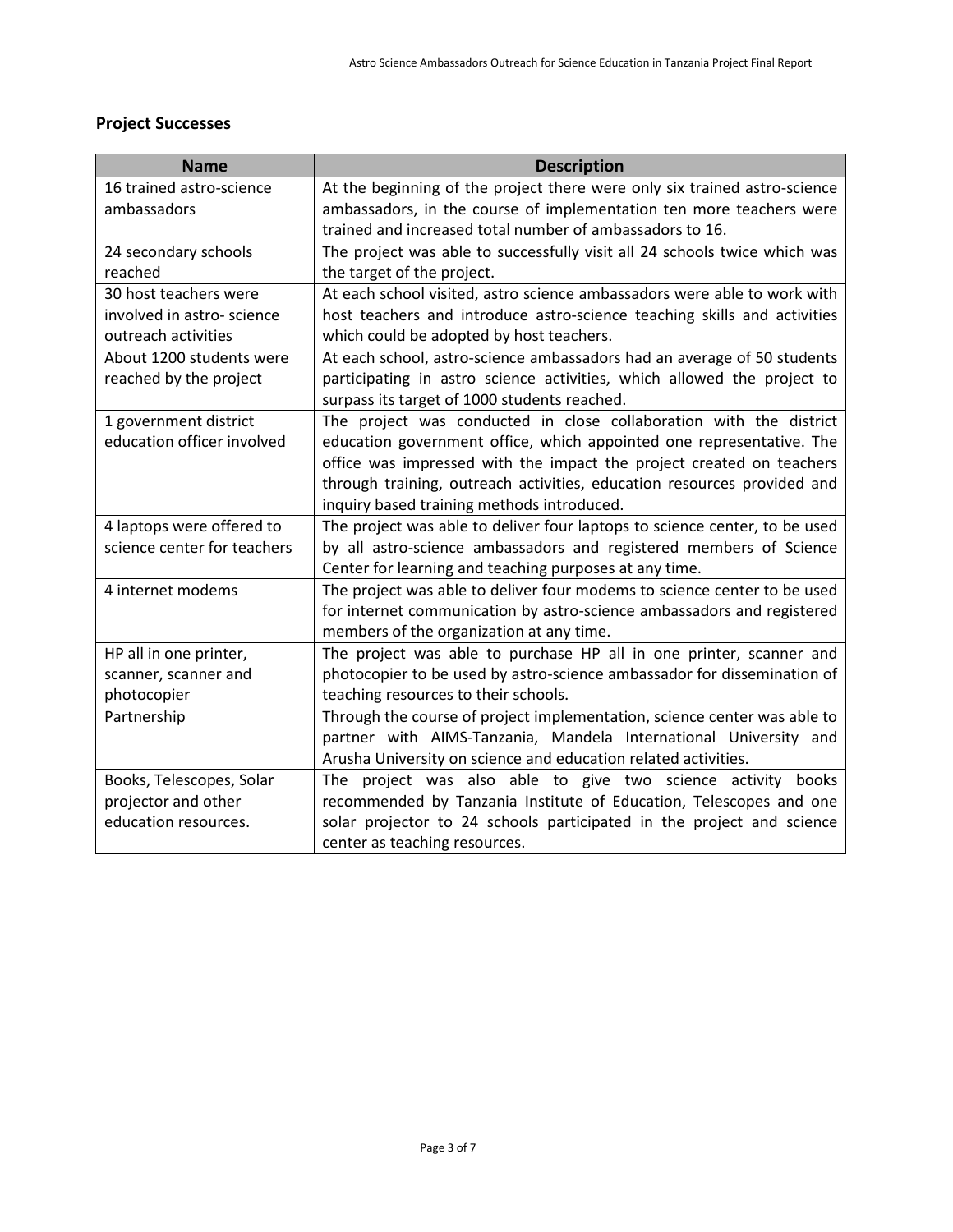# <span id="page-4-0"></span>**Unexpected Events**

| <b>Description</b>                | Impact                    | <b>Actions Taken</b>                  |
|-----------------------------------|---------------------------|---------------------------------------|
| Insufficient computer literacy on | Slow adoption of the new  | Computer literacy, use of internet    |
| the use of computer as learning,  | teaching skills, and      | and communication tools was           |
| teaching and communication tool.  | inaccessibility of        | introduced in training workshops.     |
|                                   | appropriate information.  |                                       |
| Bureaucratic processes among      | Interfere smooth flow of  | Introduced regional project           |
| involved organization.            | communication, timely     | coordinator as focal person to assist |
|                                   | delivery of reports and   | quick flow of information.            |
|                                   | carry out of activities.  |                                       |
| Slow adoption to new way of       | Slow realization of the   | Twisted project focus to astro-       |
| learning and teaching             | impact of astronomy on    | science areas directly linked to      |
|                                   | teaching and learning of  | Tanzania education system,            |
|                                   | science.                  | curriculum, syllabuses and teaching   |
|                                   |                           | guidelines.                           |
| Conflicting schedules between     | Delayed carry out of      | Emphasized on better planning and     |
| ambassadors, school visits and    | activities.               | better communication among            |
| host teachers.                    |                           | stakeholders assisted by project      |
|                                   |                           | coordinators.                         |
| Inability to conduct night sky    | Failure to comprehend     | Encouraged the use of online          |
| viewing                           | night sky observation     | resources like Stellarium and         |
|                                   | experience.               | projector to display night sky.       |
| Limited time provided by some     | Stressed astro-science    | Encouraged early communication        |
| host schools                      | ambassadors on delivering | with host schools and proper lesson   |
|                                   | their lesson plans.       | planning based on agreed time.        |
| Weather challenge and bad roads   | Failure to deliver lesson | Advice was given to avoid school      |
| made some schools inaccessible    | plans in time.            | visits to schools with poor roads,    |
| during rainy season.              |                           | during rainy season.                  |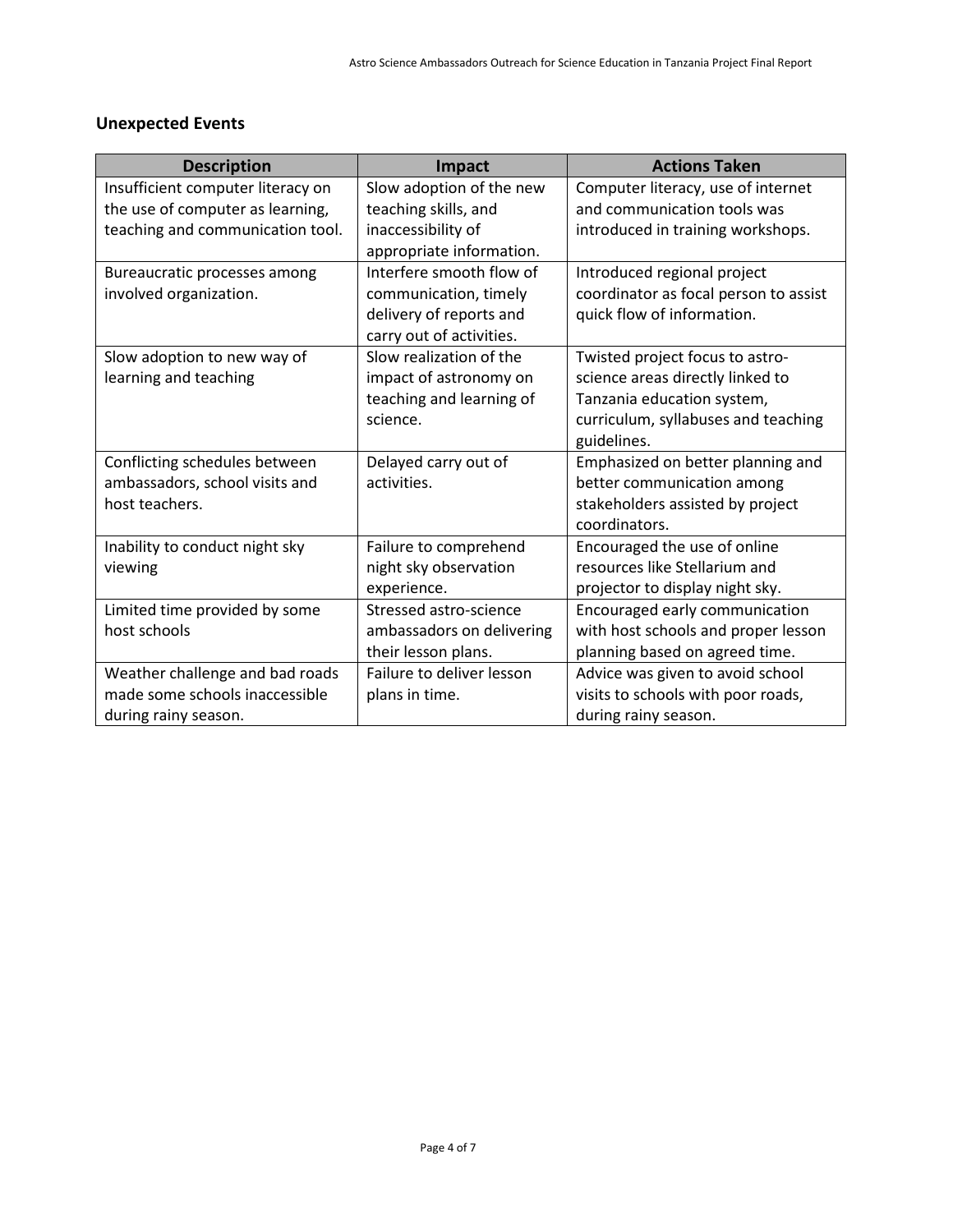#### <span id="page-5-0"></span>**Lessons Learned**

| <b>Description</b>                               | Recommendation                                          |
|--------------------------------------------------|---------------------------------------------------------|
| Through the project we learned the importance    | It is important to identify all stakeholders to be      |
| of proper planning and identification of the key | involved in a project and understand their influence-on |
| roles of each stakeholder, in order to increase  | carrying out of the project activities.                 |
| project performance and efficiency.              |                                                         |
| The project taught us the need to have           | For proper project implementation there needs to be     |
| identified appropriate communication channels    | well known and understood communication structures      |
| and methods preferred by each project partner    | and protocol.                                           |
| for smooth take off of the project.              |                                                         |
| The project helped us realize and appreciate     | It is important to understand your target audience and  |
| that learning is a process and should never be   | what they are accustomed to, in order to successfully   |
| rushed. There are different factors contributing | introduce new practices and finally have them           |
| to one's understanding and adoption of new       | adopted.                                                |
| practices, and those need to be considered       |                                                         |
| with caution.                                    |                                                         |

# <span id="page-5-1"></span>**Project Performance**

| <b>Time Management</b>        |                                        |                       |                    |                                    |                                  |
|-------------------------------|----------------------------------------|-----------------------|--------------------|------------------------------------|----------------------------------|
| <b>Planned Finish</b><br>Date | <b>Actual</b><br><b>Finish</b><br>Date | Variance<br>(in days) | <b>On Schedule</b> | <b>Ahead of</b><br><b>Schedule</b> | <b>Behind</b><br><b>Schedule</b> |
| 15-07-2015                    | $[15-10-$<br>2015]                     | 120                   |                    | $\times$                           |                                  |

| <b>Financial Management</b> |                               |                     |                     |                     |                    |
|-----------------------------|-------------------------------|---------------------|---------------------|---------------------|--------------------|
| <b>Approved Budget</b>      | <b>Spent</b><br><b>Budget</b> | Variance<br>(in \$) | On<br><b>Budget</b> | <b>Under Budget</b> | <b>Over Budget</b> |
| 10,780 Euro                 | 11.049<br>Euro                | 269                 |                     |                     | ⊠                  |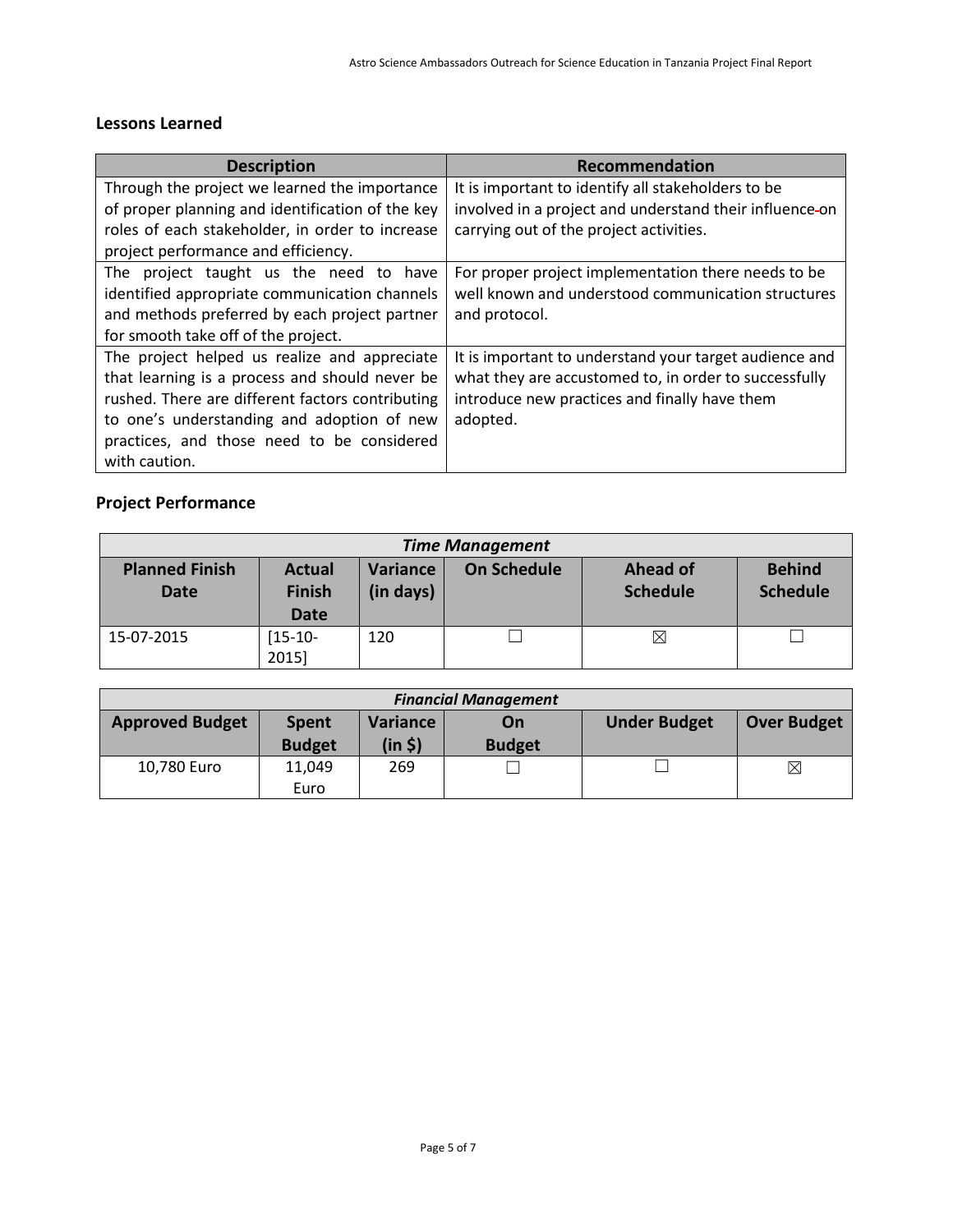# <span id="page-6-0"></span>**Meeting Proposal Call Criteria**

| <b>Success Criteria</b>                  | <b>Criteria Met</b> | <b>Comments</b>                      |
|------------------------------------------|---------------------|--------------------------------------|
| <b>Teacher Training and development</b>  | $\times$            | Teachers were trained to be astro-   |
|                                          |                     | science ambassadors                  |
| Resource development and vetting         | ⊠                   | Teachers were trained on how they    |
|                                          |                     | can develop teaching resources and   |
|                                          |                     | how to choose existing resources to  |
|                                          |                     | fit their teaching needs.            |
| Explore distance learning options        | ⊠                   | Teachers were trained, used and      |
| applicable to school level education     |                     | explored distance learning resources |
|                                          |                     | using provided computers and         |
|                                          |                     | modems.                              |
| Establish reference group for curriculum | ⊠                   | The trained astro-science            |
| evaluation                               |                     | ambassadors were also trained on     |
|                                          |                     | curriculum evaluation.               |
| Support existing networks for education  | ⊠                   | Organization for Science Education   |
|                                          |                     | and Observatory network was          |
|                                          |                     | supported with various education     |
|                                          |                     | resources.                           |

### <span id="page-6-1"></span>**Astro-Science ambassadors**

| No.            | <b>Name</b>             | E-mail                      |
|----------------|-------------------------|-----------------------------|
| 1              | <b>Eliona Miley</b>     | elimiley@yahoo.com          |
| $\overline{2}$ | Hababi A. Shime         | hababishime@yahoo.com       |
| 3              | <b>Wilson Daniel</b>    | wildan4423@yahoo.com        |
| 4              | <b>Straton Theobalt</b> | theobaltstratos@yahoo.com   |
| 5              | Zawadi Ramadhani        | gifthussein@gmail.com       |
| 6              | Alex E. Ndosi           | alexelisante@rocketmail.com |
| $\overline{7}$ | Aloyce Mbuya            | alorich200@yahoo.com        |
| 8              | Eliatosha I. Maleko     | eliatosha@gmail.com         |
| 9              | Willyhard Mshana        | willyharddamas@gmail.com    |
| 10             | Nalaila Yona            |                             |
| 11             | Lindemann Mmari         | lindelindemann@yahoo.com    |
| 12             | <b>Editor Tesha</b>     | editorbon2000@gmail.com     |
| 13             | Elineema Nassary        | enassary@yahoo.com          |
| 14             | Joseph Nicodemus        | ariyojoseph2013@gmail.com   |
| 16             | Sifa Daudi              | Sifawadaudi88@gmail.com     |